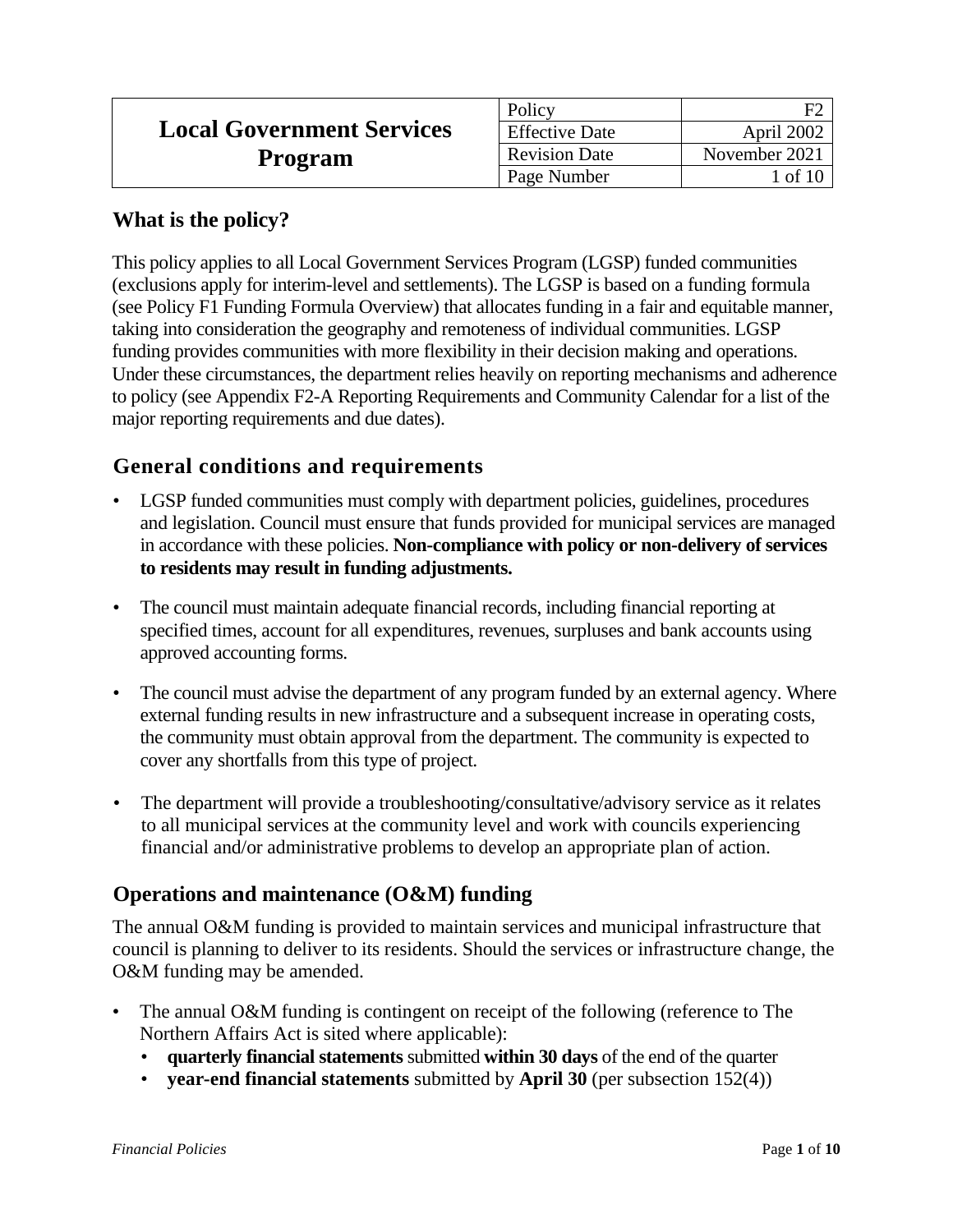- **community management plan (including budget)** submitted by **January 31** (per subsection  $142(1)$ )
- previous year **financial audit report** due by **August 31** (per subsection 156(1))
- The conditions for which the release of funds are made will be contingent on the provincial budget process at the beginning of the year and receipt of the following:

First Funding Release – **April 1**

- community management plan (including budget)
- $\bullet$  3<sup>rd</sup> quarter (October to December) financial statements (due January 30)
- contract for financial auditor selection (due January 31)
- previous years' MEBP documentation (copies of T4 and T4A statements)

#### Second Funding Release – **July 1**

- year-end financial statements
- confirmation financial records sent to auditor

Third Funding Release – **January 1**

- $\bullet$  1<sup>st</sup> quarter (April to June) financial statements (due July 30)
- O&M deficit recovery plan if required (due September 30)
- previous year financial audit report
- $2<sup>nd</sup>$  quarter (July to September) financial statements (due October 30)
- community inventory updates (due November 1)
- For incorporated communities, release of funding will be made in two payments (April 1) and January 1) as per above conditions.
- If the conditions and requirements of this policy are not met, funding adjustments may be made by the department or release of funds may be withheld (see Policy F12 Community Reporting Requirements).

## **Community management plan requirements**

- A key component to a successful community is good planning. Planning provides an opportunity to look at a community's past and future. The council must prepare and submit the community management plan (including budget) by **January 31.**
- The council must expend funds and collect revenues according to its budget. A balanced budget is a requirement under the act per subsection 143(2).
- The *Community Management Plan Development* manual, is a useful guide in preparing the plan. The community management plan includes a five-year plan for:
	- financial operations
	- maintenance
	- capital
	- staff development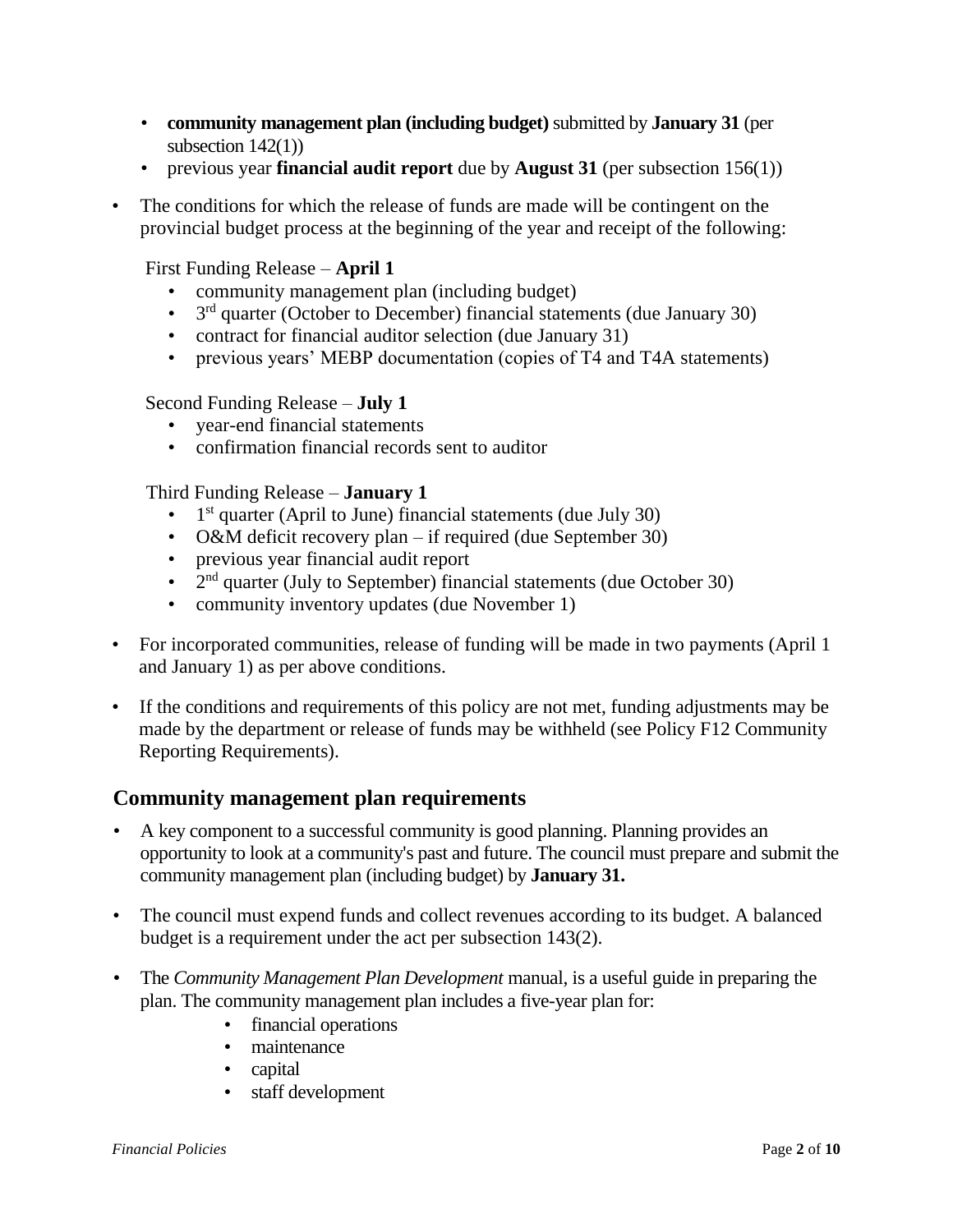- The department reviews the community management plan (including the annual budget) and provides applicable feedback.
- The department requires the community management plan on a timely basis and may consider withholding 50 per cent of new year funding until the plan is received.

# **Inventory**

- The council must ensure that the annual community inventory verification is submitted to the department by **November 1** as per Policy G8 Community Inventory.
- If submissions depart from this requirement, the department may hire a contractor to complete the inventory in non-compliant communities. Costs associated with completing the inventory, will be deducted from the following years' O&M funding.

# **Conditional funding**

- Reserve funds are considered conditional funding. All other funding through the LGSP is considered unconditional. LGSP communities can move funds from one program area to another while ensuring that municipal services are managed in accordance with department policy. Conditional funds can not be spent for purposes other than those specifically intended.
- Remoteness allowance and employee wage increase supplements where funded, must be paid to eligible employees and wages paid as per the salary scale for the designated positions funded (see Policy F9 Community Employees). The council must set a policy on remoteness allowance rates to be paid for eligible employees.
- For interim-level communities, funds for community infrastructure upgrading and operational reserves will remain with the department to be released when requested by council and on approval by the regional office.

# **Deficit approval requests and surplus funds**

- A community that anticipates a deficit must advise the minister in writing for approval, per section 149 of the act.
- It is recommended any O&M surplus funds be allocated as follows:
	- to correct any remaining deficiencies from the latest infrastructure audit
	- as an operating contingency for the current fiscal year (up to five per cent of the current year's budget)
	- to replenish any deficiencies in any reserves as follows:
		- enhance the vehicle replacement and/or infrastructure upgrading reserve funds equally or split as desired
		- establish or add to any special or general reserve fund, other than the above mentioned
		- any remaining balance may be allocated to a contribution to capital reserve (to accelerate the purchase/replacement of any current infrastructure or vehicle or to acquire a new asset) or for a special one-time community project/event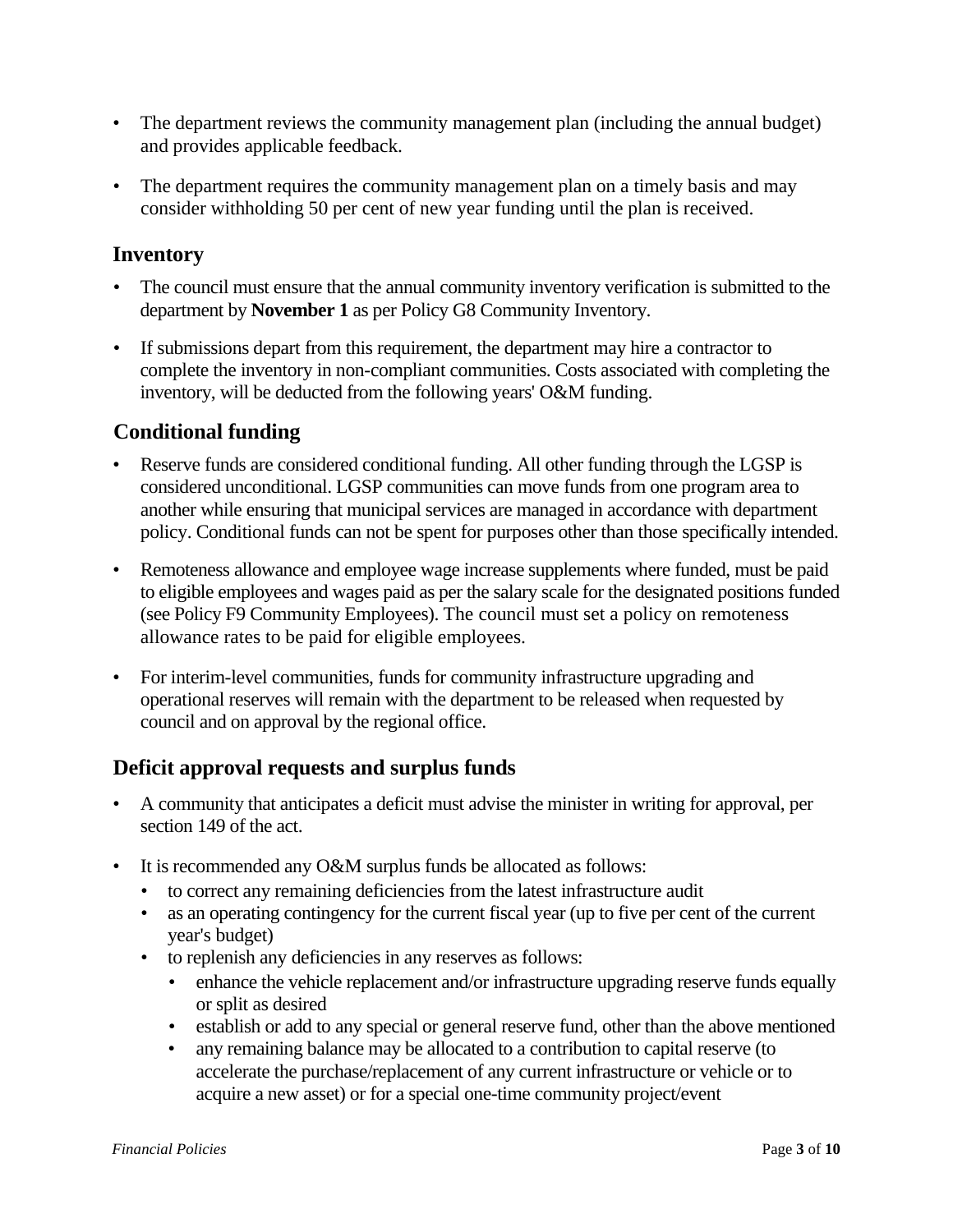- Following receipt of the audited financial statement, if an O&M deficit is incurred a deficit recovery plan must be received in the regional office by September 30 for approval. The department will respond to these requests by October 15.
- A report on community O&M surplus/deficits is prepared by the regional office for review by the executive director.

## **Reserve funding**

- The funding formula provides communities (excluding interim-level and settlements) with future funds for the following*:*
	- vehicle replacement (ex. utility)
	- infrastructure upgrading (ex. waste disposal site cell replacement)
	- operating reserves (ex. fire equipment, water break repairs, pump replacement)
- The council must establish separate reserve fund accounts for capital reserves (vehicle replacement, infrastructure upgrading, etc.) and operating reserves. A Financial Reserve Bylaw must be passed by the council to support the reserve funds. The Financial Reserve Bylaw must be established prior to receipt of reserve funding.
- Reserve funds must be deposited into the specific investment account within 30 days of receipt of the reserve funding.
- Reserve funds must be invested in authorized guaranteed investments for a term not exceeding the period in which the reserve funding might be required (per section 151 of the act).
- All investment income from the special category reserve accounts must remain in the account for the reserve purpose.
- Where reserve investments are below the required minimum, the deficiency must be made up from the community operating budget. The council must receive department approval, if the plan is to make up the deficiency over a period greater than one year.

## **Authority to spend money from reserves**

- The council is required to pass a resolution to spend operating reserve money only on items for which the reserve was created. Operating reserves include items such as water/wastewater line breaks, pump replacements, fire equipment, gravel (which is optional).
- Spending from the capital reserves (vehicle replacement, waste disposal site cell replacement) requires ministerial approval. The council must pass a resolution and submit it to the regional office requesting to utilize the reserve funds from the account.
- The budget and five-year capital plan must forecast expenditures for vehicle replacements based on the guidelines outlined in this manual (see Policy F10 Vehicle Replacement).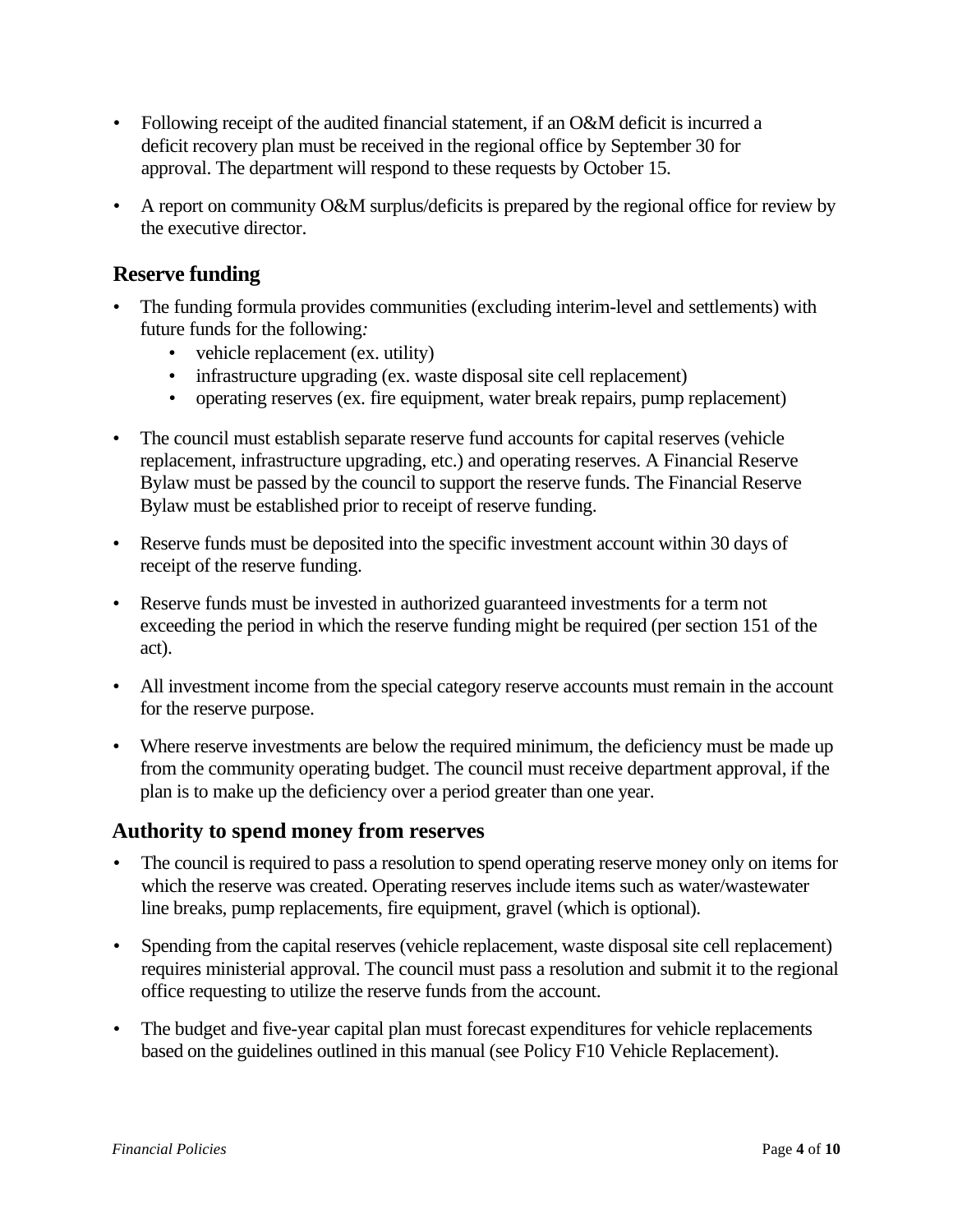## **Reserve expenditures not identified**

- If the council has identified a need to accelerate a purchase, the following is required:
	- an amended five-year capital plan and a council resolution requesting approval to make the purchase
	- a plan indicating that the purchase will not prevent or jeopardize the scheduled replacement of vehicles or other infrastructure as a result of the depleted reserve funds and provide for the timely replenishing of the reserve funds used
- The regional office will review the request.

## **Community audits**

- A minimum of a qualified audit is to be maintained.
- Unincorporated communities do not have the legal authority to enter into contracts. **The department will award audits for interim-level communities.**
- Audit firms must be selected no later than **January 31 (**per subsection 153(1) of the act), using the standard requirements for contracting goods and services. The annual financial audit report must be received no later than **August 31,** following the applicable March 31 year-end. **No further funding will be released from the Northern Affairs Fund to a council with an outstanding audit report.**
- The selection of the auditor is made by council resolution.
- The audit firm will provide a written request for records required to complete the audit.
- All records specified must be forwarded to the auditor in an auditable state and within the specified time. If the council requires the records, photocopies should be sent to the auditor.
- The council completes three copies of the standard audit contract, except for section 3.3, found on page two of the sample audit contract. A sample audit contract and scope is attached in Appendix F2-B Sample Audit Contract and Scope for reference only. Updated copies are sent out as required by the department.
- A person(s) with community signing authority signs all three copies along with a witness. All three copies of the audit contract and a certified copy of the council's resolution are forwarded to:

Attention: Municipal Audit and Tax Manager Finance and Administration Branch Manitoba Indigenous Reconciliation and Northern Relations 59 Elizabeth Drive (Box 37) Thompson, MB R8N 1X4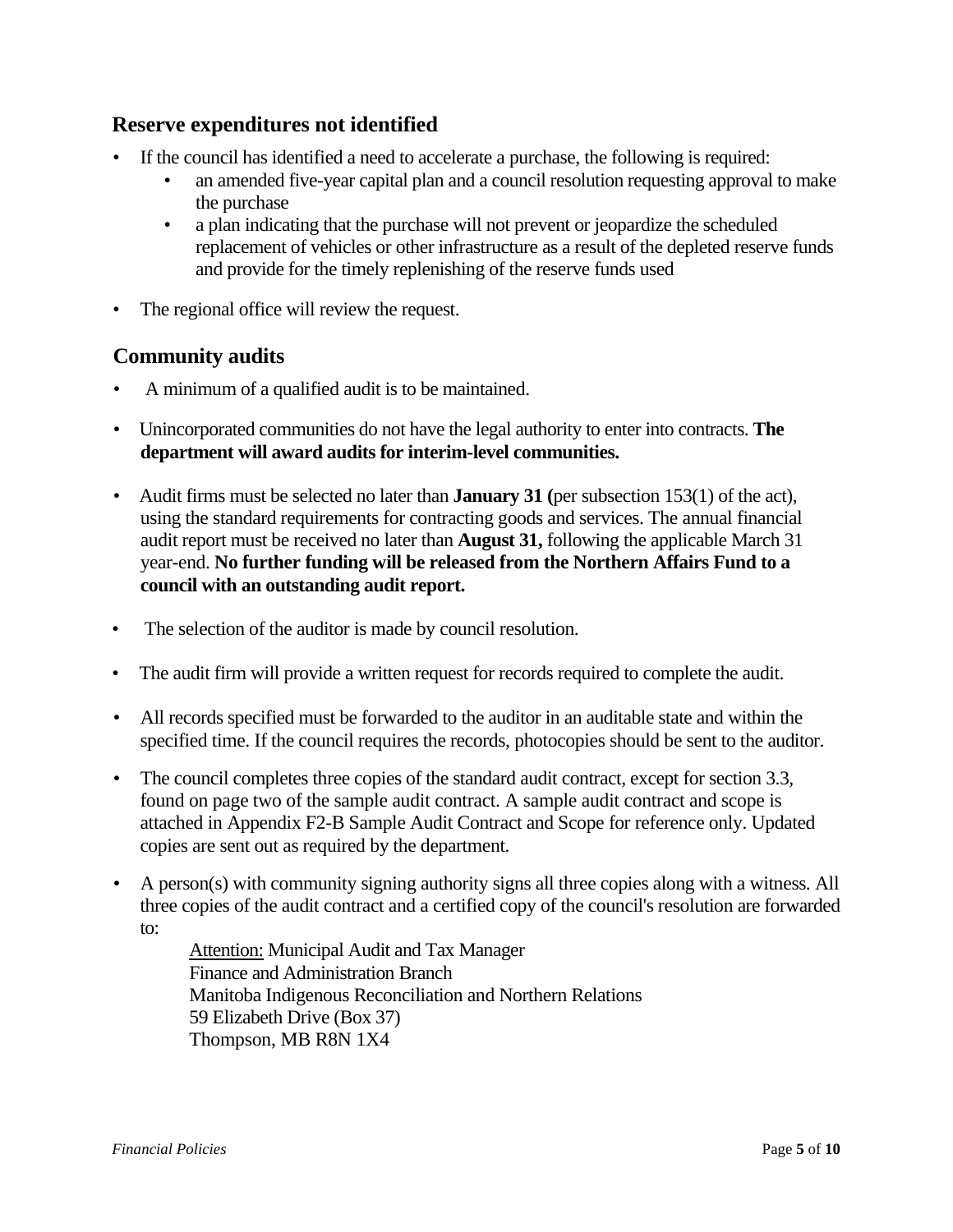- The department signs and forwards all three copies of the audit contract to the audit firm selected by the council. The auditor signs all three, keeps one and returns one copy to the council and the department.
- Upon receipt of the final financial audit, the council must review the audit at a special meeting following the exit audit, sign the letter and forward to the auditor.
- The department will review the financial audit report and follow up with council on areas requiring corrective action or improvement.

## **Funding for meetings, workshops, seminars and conventions**

- The department may provide additional funding for specific meetings, workshops, seminars and conventions, if the department requires representation. Department approval must be received prior to the event.
- Should reimbursement apply, all related travel costs are reimbursed at government rates, using the most economic direct means of travel and only if delegates attend.
- The council will pay the employee expenses and forward a reimbursement claim to the department, including all supporting documentation within 30 days of the event.
- A per diem is defined as an amount payable, authorized by council resolution, to a council member for attending any meetings to conduct business on behalf of the community. On occasion, the department may initiate a meeting in which a reimbursement from the department for per diems would apply. The maximum amount that can be paid for a per diem is stipulated in the Council Compensation Regulation. The department will confirm this with the council.
- The meetings, workshops, seminars or conventions must have a direct relationship to the local government objectives of the community.

## **Locally generated revenue**

- LGSP funded communities must contribute at least 20 per cent of the total community's operating requirements for the year (less 50/50 roads and rural road costs) as part of their locally generated revenue (LGR) contribution. The municipal operating grant received from Manitoba Municipal Relations is not considered locally generated funds.
- Typical sources of LGR are based on municipal services, such as:
	- property taxes
	- net revenue from community operations category
	- water delivery
	- wastewater pumpouts for tanked systems
	- water and wastewater fees for piped systems
	- licences and permits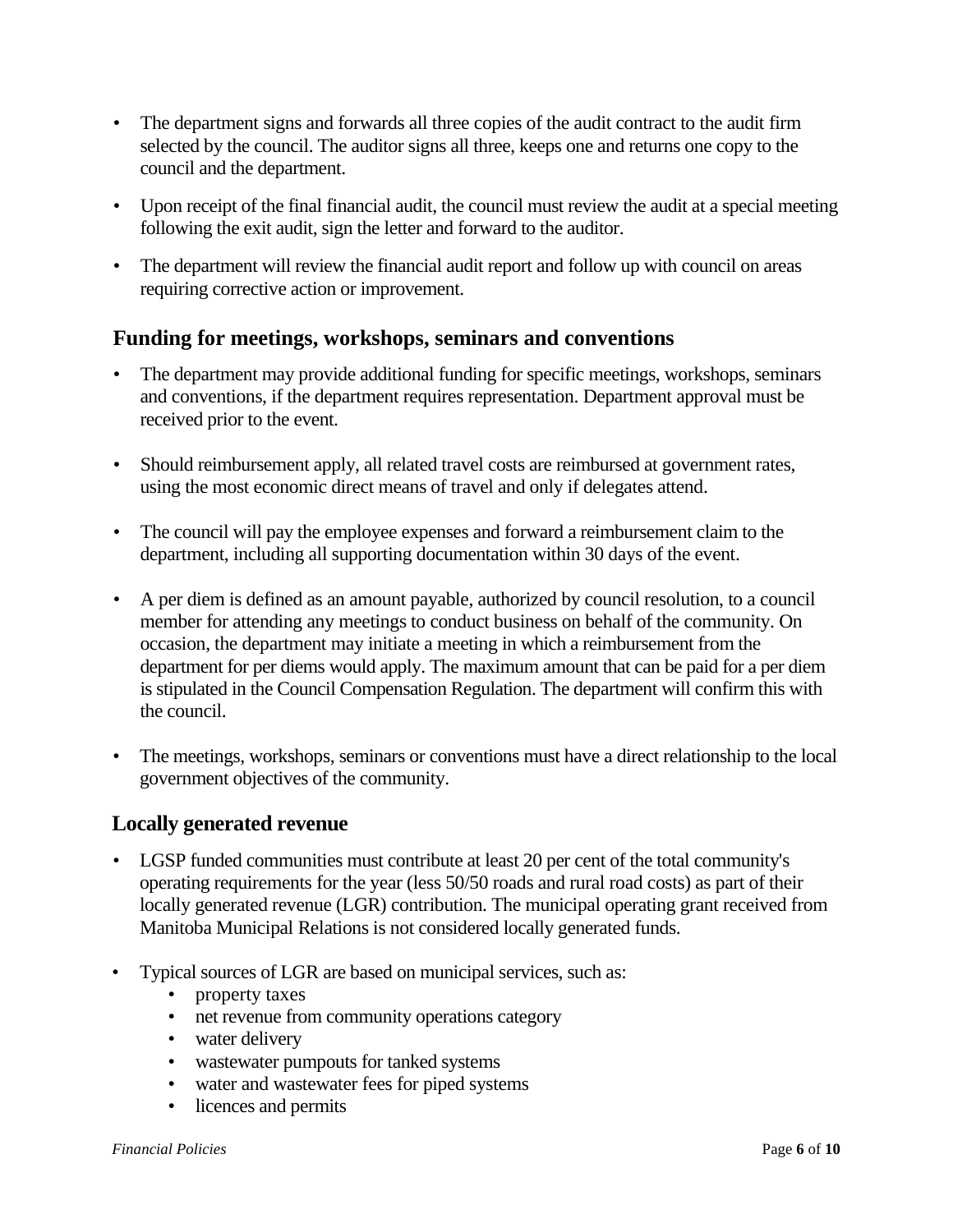- solid waste pick-up
- administrative services photocopies, interest charges on accounts
- recreation facility rentals arena, hall
- equipment rentals
- The council is to establish consistent procedures for setting rates and receiving payments for services provided by:
	- passing bylaws to set rates and provide action to be taken for discontinued service when accounts are not paid
	- approving, by council resolution, the use of one-time service contracts, ex. hall rentals
- The council is to use all possible means to collect amounts due to council and is responsible for monitoring LGR closely.
- It is intended that the cost of providing the service to users be covered by appropriate fees, where applicable.
- The department will provide assistance with cost analysis used to set appropriate rates and support for preparing bylaws and legal documents such as service contracts.
- Where two or more communities share services (ex. a recreation program), the respective councils must determine how their respective shares of LGR will be raised.

#### **Honorariums**

• The council is authorized to pay council members an honorarium under subsection 131(2) of the act. Maximum amounts are prescribed by the minister under the Council Compensation regulation 252/2006 and outlined in Appendix F2-C Council Honorarium Maximums*.* The prescribed amounts can not be exceeded, nor paid in advance and the official Stats Canada census count for the community must be used to determine population.

## **Staff development funding**

- The department funds eligible staff development through the funding formula. These funds are to be used for staff training.
- Training may not necessarily take place in Winnipeg, however travel expenses to Winnipeg are used for funding purposes.
- In addition to the above, the department may provide training funds when the department has initiated the training requirement (ex. change over to accrual accounting workshop) and recognizes the benefit of providing the training (see section on Funding for meetings, workshops, seminars and conventions).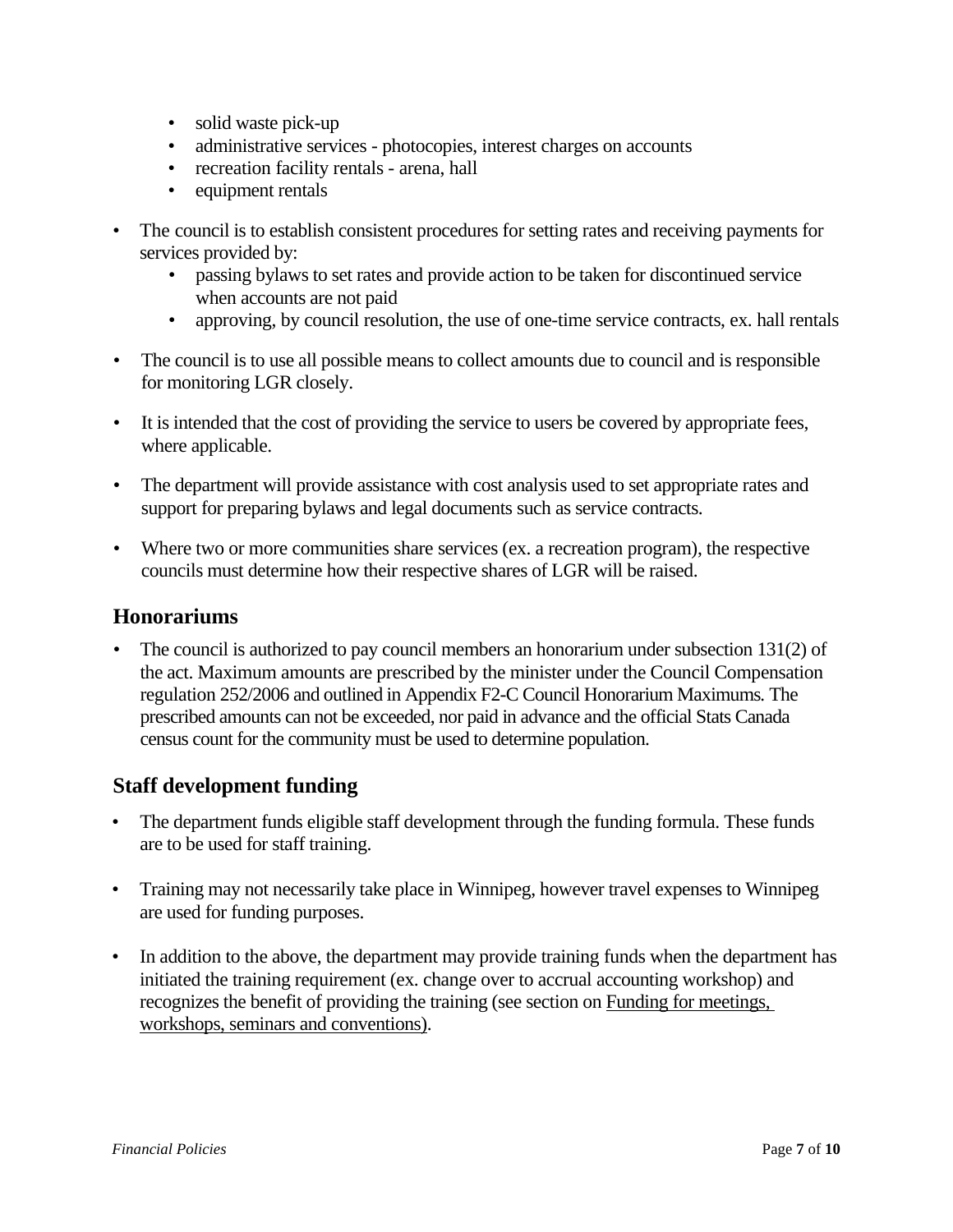# **Community employees**

- Employee agreements between council and each permanent community employee must be signed upon hiring. Specific job descriptions are to be tailored to each individual job and reviewed annually.
- Each community employee must receive at least an annual performance review. Training plans are developed consistent with suggested training requirements as determined by the community employee standards/core competencies in the *Employee Management Guide* and outlined in the community management plan.
- The community administrative officer manages and supervises all employees, unless the council decides otherwise (per subsection 134(1)(c) of the act). See Policy F9 Community Employees for hiring procedures and standards.

# **Public works**

- The council must ensure all community infrastructure is maintained at a standard which maximizes the useful life of the infrastructure.
- The council must ensure all community equipment is properly maintained and road-worthy, meeting or exceeding the vehicle operating certificate standards.
- The council is responsible for registering community vehicles in the name of the department in c/o of the community council (see G12 Property and Vehicle Insurance).

# **Environmental services**

The council must ensure the community waste disposal site is operated within environmental regulations and plan for waste control/recycling (see Environmental Health Services Policies).

## **Water and/or wastewater facilities**

• Water and/or wastewater facilities must be classified in accordance with environmental and health regulations and each operator must be certified to operate each classified facility.

## **Protective services**

#### **Community Safety Officer**

• Where a community safety officer is employed, the council must ensure the conditions of the program as outlined in the operating agreement are met. Failure to comply with the requirements of the program may result in funding adjustments. Council must ensure the community safety officer is adequately trained; the community receives adequate protection and preventative measures are developed (see the Protective Services Policies).

#### **Fire**

• Following are the three fire response groups to which a community falls under: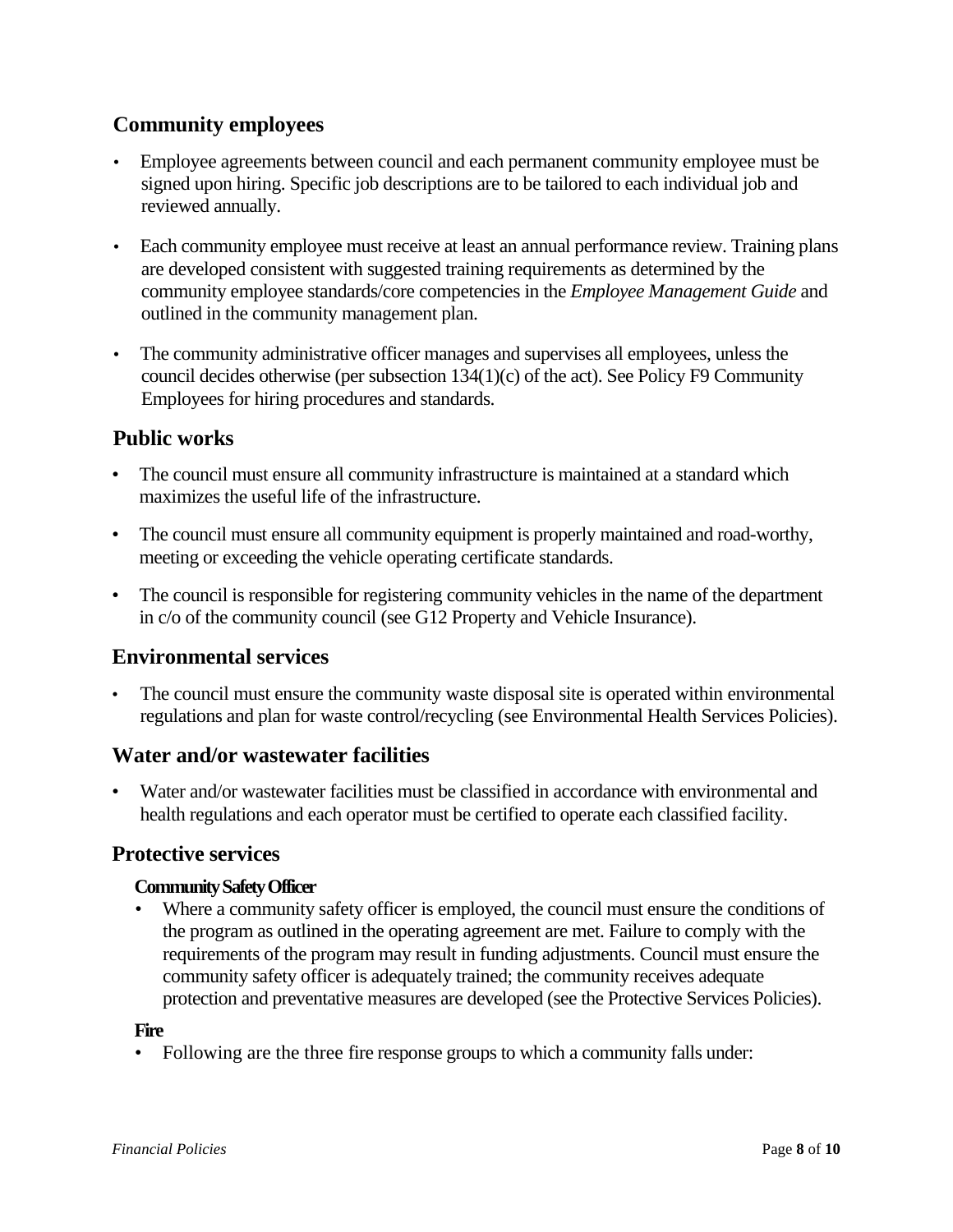- **Public Education and Fire Prevention** these communities will promote fire safety through educational and prevention tactics. There is no provision to replace major infrastructure. A contact person will be responsible to ensure the community is educated on fire safety and prevention utilizing educational programs that are available through various organizations. Communities will continue to have minor equipment, back packs and a Mark 3 pump. Equipment maintenance and replacement assistance may be requested from the department.
- **Defensive Fire** these communities will support an eight person fire department consisting of a fire chief and seven firefighters. This group will do all tasks identified in the first response group as well as performing defensive style fire ground tactics and require a minimum of four trained firefighters to attend a scene. Fire apparatus will be a standard truck or converted water tanker depending on the community and size of firefighting force. Training received will be under the department's Community Structural Fire Fighting (CSFF) Program.
- **Offensive Fire** these communities will support a 12 person fire department, consisting of a fire chief, deputy fire chief and 10 firefighters, with a minimum of six trained firefighters required to attend a scene. This response group will do all the tasks identified in the other two response groups as well as the tasks of offensive fire ground tactics. This response group will utilize an All Hazards approach with the ability to operate at an offensive interior attack, if there are potential victims in a structure. Fire apparatus will be a standard or cab over truck depending on community and size of firefighting force. Training received will be under the department`s CSFF program.
- Vehicles 4,500 kilograms (one ton) or greater require an annual mandatory vehicle safety inspection by an authorized dealer. To ensure effective daily operation of fire trucks and other vehicles, the council must ensure the vehicles pass the annual inspection and receive a vehicle operating certificate.
- The council must ensure the community fire truck is properly maintained and ready for immediate operation. The maintenance management system program must be strictly adhered to ensuring effective operation. The council must ensure a yearly maintenance check is completed on the firefighting apparatus (ex. pumps, valves, gauges). These inspections are typically conducted by a certified fire truck dealer.
- The council must ensure the community fire truck is operated by qualified personnel with appropriate operator licences.
- Where applicable, council must adopt a fire bylaw. It could include a fire prevention program, which may include education programs, property inspections, firefighting instruction, firefighting equipment and a firefighting force.
- The council is responsible for registering the community fire truck in the name of the department in c/o the community council (see Policy G12 Property and Vehicle Insurance).